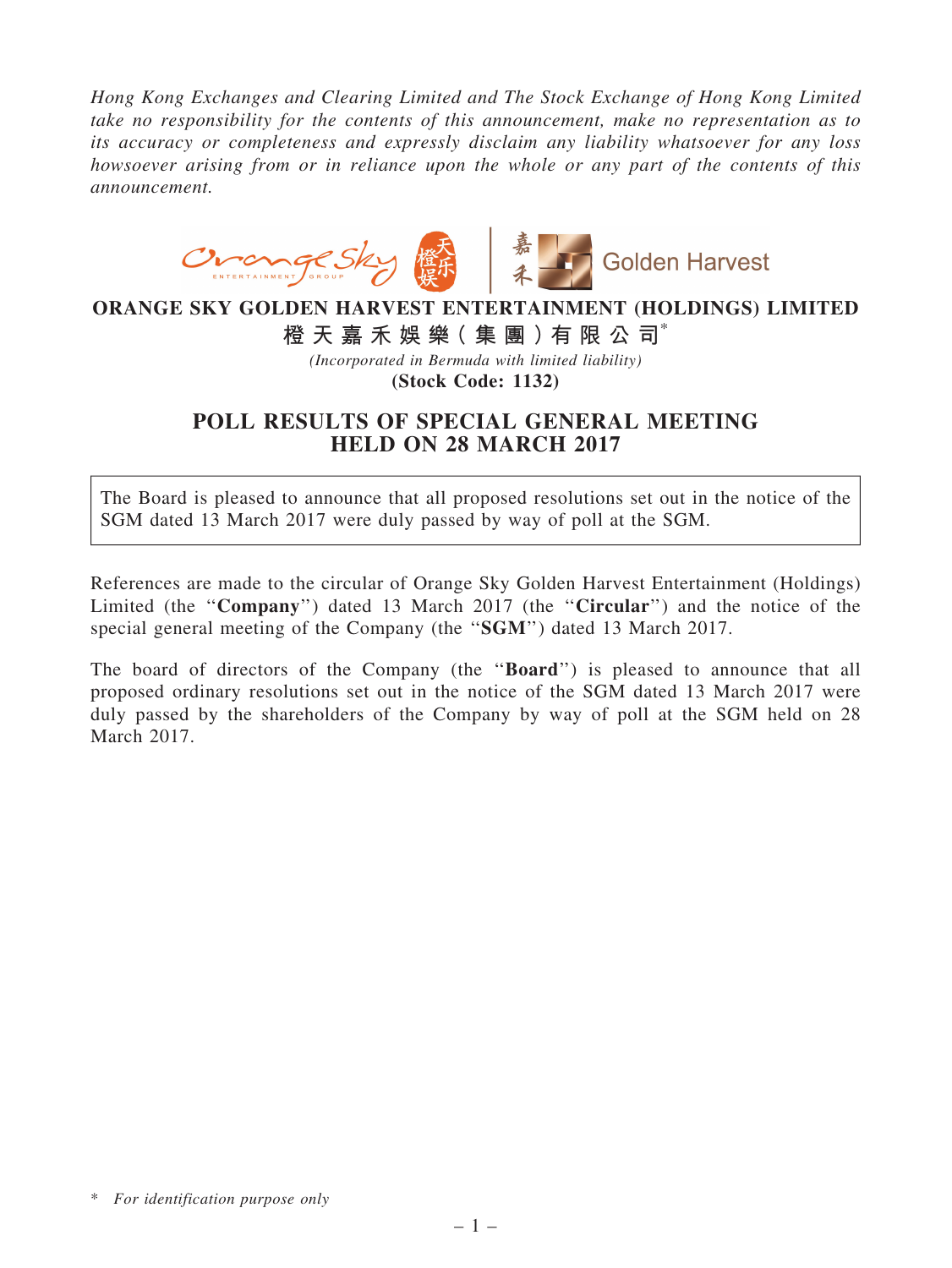Tricor Tengis Limited, the Company's branch share registrar and transfer office in Hong Kong, acted as the scrutineer at the SGM for the vote-taking. The poll results of the resolution proposed at the SGM are as follows:

|                             |     | No. of votes $(\% )$                                                                                                                                                                                                                                                                                                                                                                                                                                                                                             |                              | Total no. of            |                               |
|-----------------------------|-----|------------------------------------------------------------------------------------------------------------------------------------------------------------------------------------------------------------------------------------------------------------------------------------------------------------------------------------------------------------------------------------------------------------------------------------------------------------------------------------------------------------------|------------------------------|-------------------------|-------------------------------|
| <b>Ordinary Resolutions</b> |     |                                                                                                                                                                                                                                                                                                                                                                                                                                                                                                                  | For                          | Against                 | votes                         |
| 1.                          | (a) | approve the Sale and Purchase Agreement, the<br>To<br>Supplemental Agreement, the Loan Repayment Agreement (as<br>defined in the notice of the SGM) and the transactions<br>contemplated thereunder.                                                                                                                                                                                                                                                                                                             | 1,907,801,495<br>$(99.99\%)$ | $(0.01\%)$              | 1,907,801,496<br>$(100.00\%)$ |
|                             | (b) | To authorise any one or more of the directors of the Company<br>to do all such acts and things, to sign and execute all such<br>documents for and on behalf of the Company and to take such<br>steps as he/she/they may in his/her/their absolute discretion<br>consider necessary, appropriate, desirable or expedient to give<br>effect to or in connection with the Sale and Purchase<br>Agreement, the Supplemental Agreement, the Loan Repayment<br>Agreement and the transactions contemplated thereunder. | 1,907,801,495<br>$(99.99\%)$ | $(0.01\%)$              | 1,907,801,496<br>$(100.00\%)$ |
| 2.                          | (a) | To re-elect Ms. Chow Sau Fong, Fiona as an executive director<br>of the Company.                                                                                                                                                                                                                                                                                                                                                                                                                                 | 1,907,216,495<br>(99.97%)    | 585,001<br>$(0.03\%)$   | 1,907,801,496<br>$(100.00\%)$ |
|                             | (b) | To re-elect Mr. Fung Chi Man, Henry as an independent non-<br>executive director of the Company.                                                                                                                                                                                                                                                                                                                                                                                                                 | 1,907,801,495<br>$(99.99\%)$ | $(0.01\%)$              | 1,907,801,496<br>$(100.00\%)$ |
|                             | (c) | To authorise the board of directors to fix the remuneration of<br>the respective directors.                                                                                                                                                                                                                                                                                                                                                                                                                      | 1,905,216,495<br>$(99.90\%)$ | 2,000,001<br>$(0.10\%)$ | 1,907,216,496<br>$(100.00\%)$ |

According to the poll results stated above, as more than 50% of the votes were cast in favour of each of the above resolutions, all the resolutions were duly passed as ordinary resolutions of the Company.

As at the date of the SGM, the total number of issued shares of HK\$0.1 each in the share capital of the Company (the " $Share(s)$ ") was 2,743,029,248 Shares. All shareholders of 2,743,029,248 Shares were entitled to attend and vote for or against the resolutions at the SGM. There was no Share entitling the holders to attend and abstain from voting in favour of the resolutions proposed at the SGM as set out in Rule 13.40 of the Rules Governing the Listing of Securities on The Stock Exchange of Hong Kong Limited (the ''Listing Rules'') and there was no Share requiring the holders to abstain from voting at the SGM under the Listing Rules.

None of the shareholders has stated their intention in the Circular to vote against or to abstain from voting on the resolutions at the SGM.